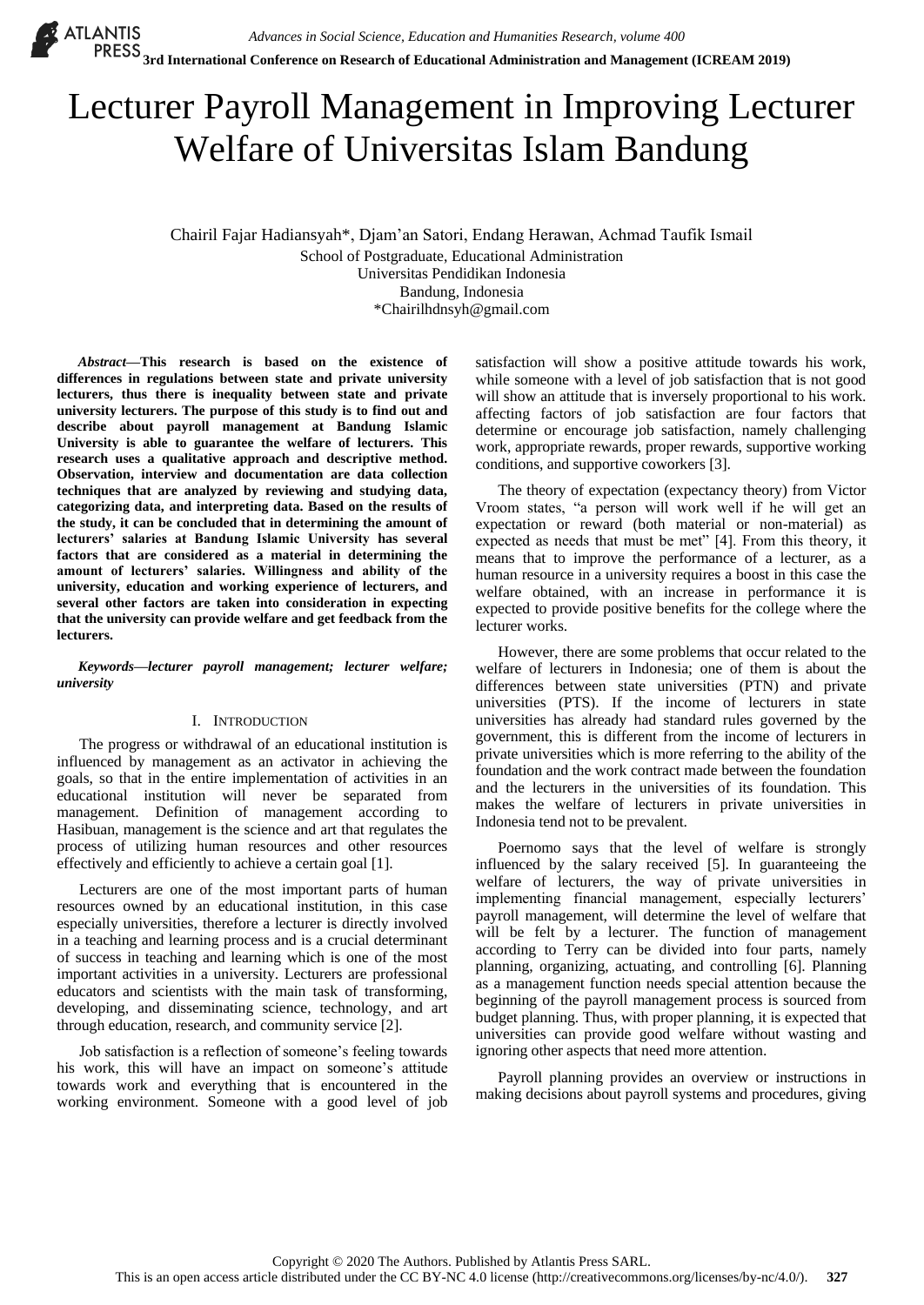

incentives, commissions, bonuses, and other rewards that will be received by employees. In determining the amount of salary that will be received by lecturers, it is necessary to consider what factors can influence the amount of salary. Some factors that affecting salary according to Hasibuan are supplies and demands of labors, ability and willingness of companies, labor unions or employee organizations, employee work productivity, government with Presidential Decree, cost of living, employee position, education and work experience, national economic conditions, and the type and nature of work [1].

The welfare provided by universities will affect lecturers' job satisfaction, which will have an impact on performance of working. If the lecturer feels satisfied with the welfare received, then this will provide a positive relationship and will ultimately improve the performance of the lecturer. With welfare, the lecturer will be calmer in carrying out his duties, thus it will cause job satisfaction that will encourage in increasing performance.

Bandung Islamic University (Unisba) consists of two campuses, campus I consists of Tamansari Street No. 1, Tamansari Street No. 22, Tamansari Street No. 24, Hariangbanga Street No. 2, Rangga Gading Street No. 8, Ranggamalela Street No. 1, Purnawarman Street No. 59, Purnawarman Street No. 63 and Campus II are campuses in the Ciburial North Bandung area. Unisba is a university with an A (Very Good) rating from the National Accreditation Board for Higher Education. Institution Accreditation for Higher Education (AIPT) was obtained in 2017. In addition, Unisba was ranked 15th of the best private universities in Indonesia by the Ministry of Research and Technology in 2019. This is certainly inseparable from the performance of good lecturers so that to produce good achievements for universities where he works.

## II. RESEARCH METHODS

This research used qualitative approach. Research method used in this research is descriptive method. It is the main kind of research which is used for describes or draws phenomena, naturally or unnaturally [7]. In terms of methodology, this research is qualitative research [8].

Technique of data collection used in this research is observation participation, interview, and documentation technique. Participant of this study were principals and lecturer.

#### III. RESULTS AND DISCUSSION

Bandung Islamic University is one of the universities in Bandung. In determining the amount of lecturers' salaries, private universities are given the authority and freedom in managing their payroll management independently. Therefore, Unisba as a private university determines the amount of salary they will give to lecturers independently without being influenced by the government intervention. In addition to government factors, Mulyadi says which there are some several factors that affect lecturers salaries are the ability and

willingness of the university, education and experience of lecturers, lecturer positions, and lecturer productivity [9].

In determining the amount of lecturers' salaries, Unisba has several factors that are taken into consideration in determining the salary amounts that will be received by lecturers. Unisba's ability and willingness to be one of the factors that influences the amount of salary that will be received by lecturers. In Unisba, the source of funds that gives the largest income to the foundation is still obtained from students. Funds obtained from students are classified into three types namely infaq (disbursement) of university development, infaq of permanent lectures, infaq of semester credit units. However, there are other funding sources such as grants (from government and international parties), and businesses run by foundation.

Specifically, the source of funds used to pay lecturers is sourced from students' IKT (infaq of permanent lectures). The number of students at Unisba is around 12,274, and the amount of IKT is 1,250,000-40,000,000 / year. From the amount of funds, it is expected that Unisba can provide good welfare for lecturers.

The amount of salary received by new lecturers with 0 year experience, Unisba provides salary of IDR 4,100,000, that does not include BJPS insurance costs for health and employment, and pension funds that will be paid directly by Unisba to the relevant agencies. If we compared with the Regency / City Minimum Wage in Bandung [10], which is Rp. 3,091,346.56, the salary given to new lecturers at Unisba is already higher, especially the amount of salary received by Unisba lecturers will increase along with the increasing career of the lecturers.

Education and work experience are also factors that determine the amount of lecturers' salaries at Unisba. This is because education will be directly related to the lecturers' classes, meanwhile the experience and working period influence due to the periodic salary increase every 2 years, thus lecturers who have the same class but it has different working period, it will get different salary amounts. In addition, education is also one of the requirements for lecturer functional promotion, which will affect the class and amount of functional allowance for the lecturers.

In addition, lecturers' positions also affect the amount of salary received. Lecturers with structural positions (rector, dean, head of study program, etc.) will get a position allowance. Meanwhile lecturers with different functional positions, will have different functional allowances and honorariums (teaching fees, guiding fees, meeting fees, etc.) as well. The higher the position of a lecturer, the greater the salary he will receive.

Productivity is also one of the factors considered in calculating employees' salary at Unisba, in this case especially for lecturers. The salary component that is directly affected by productivity is teaching honorarium. In Unisba, the lecturer's obligation is to teach twelve credits (Semester Credit Unit) per week, if the lecturer teaches more than his obligation (twelve credits) then the excess will be paid teaching fees. For example, lecturer with teaching hours of eighteen credits per week will be paid teaching fees for six credits. This is expected